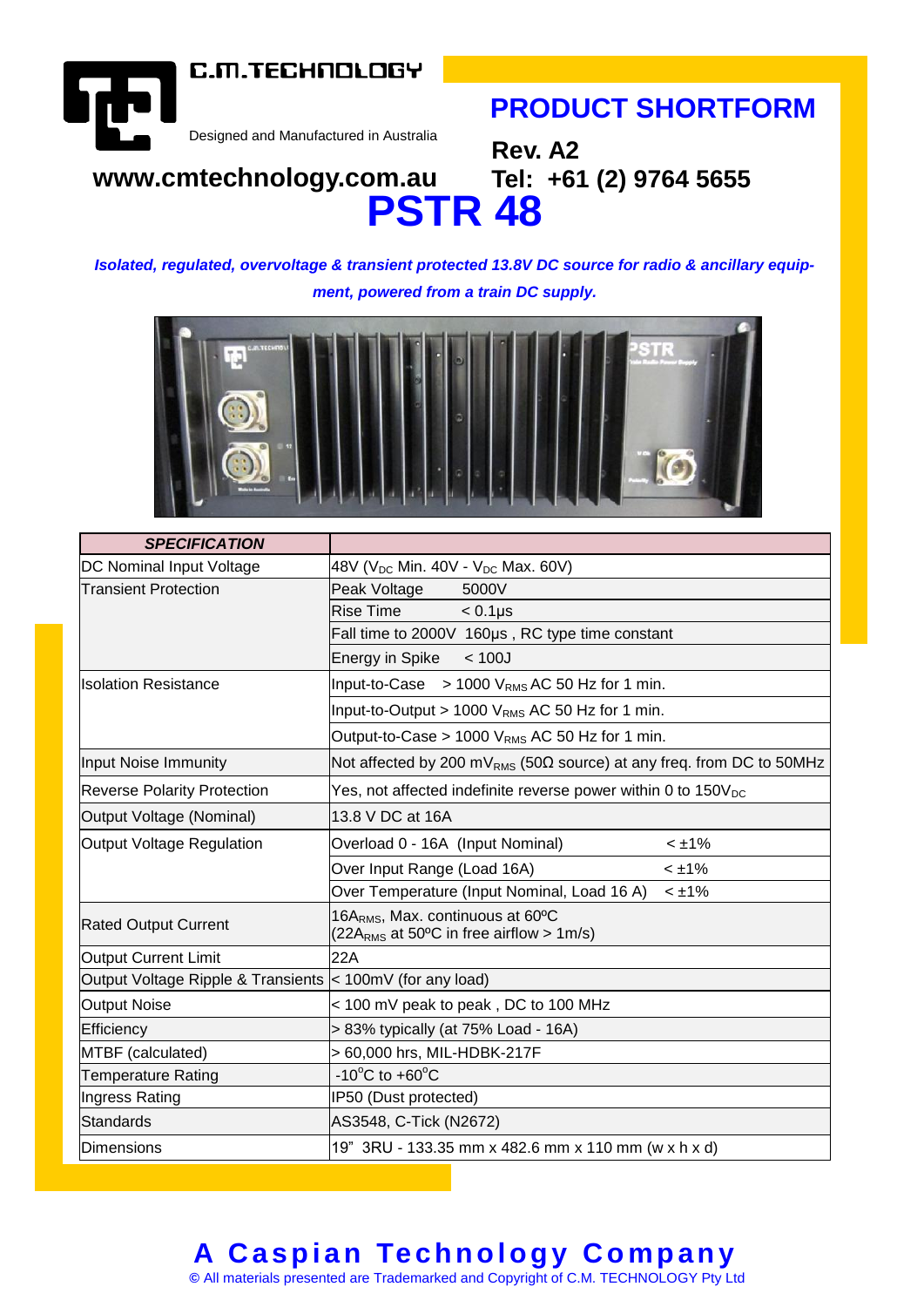#### C.M.TECHNOLOGY

Designed and Manufactured in Australia

### **www.cmtechnology.com.au**







## **PRODUCT SHORTFORM**

### **Rev. A2 Tel: +61 (2) 9764 5655**

 *20 Amp 13.8 Volt output with 1% overall voltage regulation and high energy conversion efficiency.*

 *1000 Volts Input-to-Output isolation and internationally acceptable levels (AS3548) of conducted RFI.*

 *Standard 19" rack mounting (3RU), convection cooled units designed for high electrical and mechanical reliability (MTBF>60,000 hrs) with an operating temperature range of -10 to +60ºC.*

 *Anodized custom extrusions, polycarbonate front panels, extruded handles and the provision to rack mount.* 

*Features MIL-C Bayonet Lock Connectors*

 *IEC384-4 Electrolytics, Long Life Grade, climatic category IEC68 (-40°C to +85°C)*

 *The daylight visible annunciator LEDS shine through the label, giving a simple field diagnosis for a failed supply.* 

 *Laser cut stainless steel safety cage allows free air circulation around the control electronics to keep temperatures low and raise the MTBF.*

- *Strong internal construction allows in excess of 100 hours NATA tested resonance vibration tests.*
- *16 hours of slow sweep vibration and mechanical resonance testing to SRA / Freight Rail specs, 16 hours under full load at 70°C and cycling between –10°C and +70°C.*
- *Infant mortality is eliminated with a full load burn in at final test (8 hours) before dispatch.*
- *Designed and Manufactured in Australia*

#### **A C a s p i a n Te ch n o l o g y C o mp an y ©** All materials presented are Trademarked and Copyright of C.M. TECHNOLOGY Pty Ltd